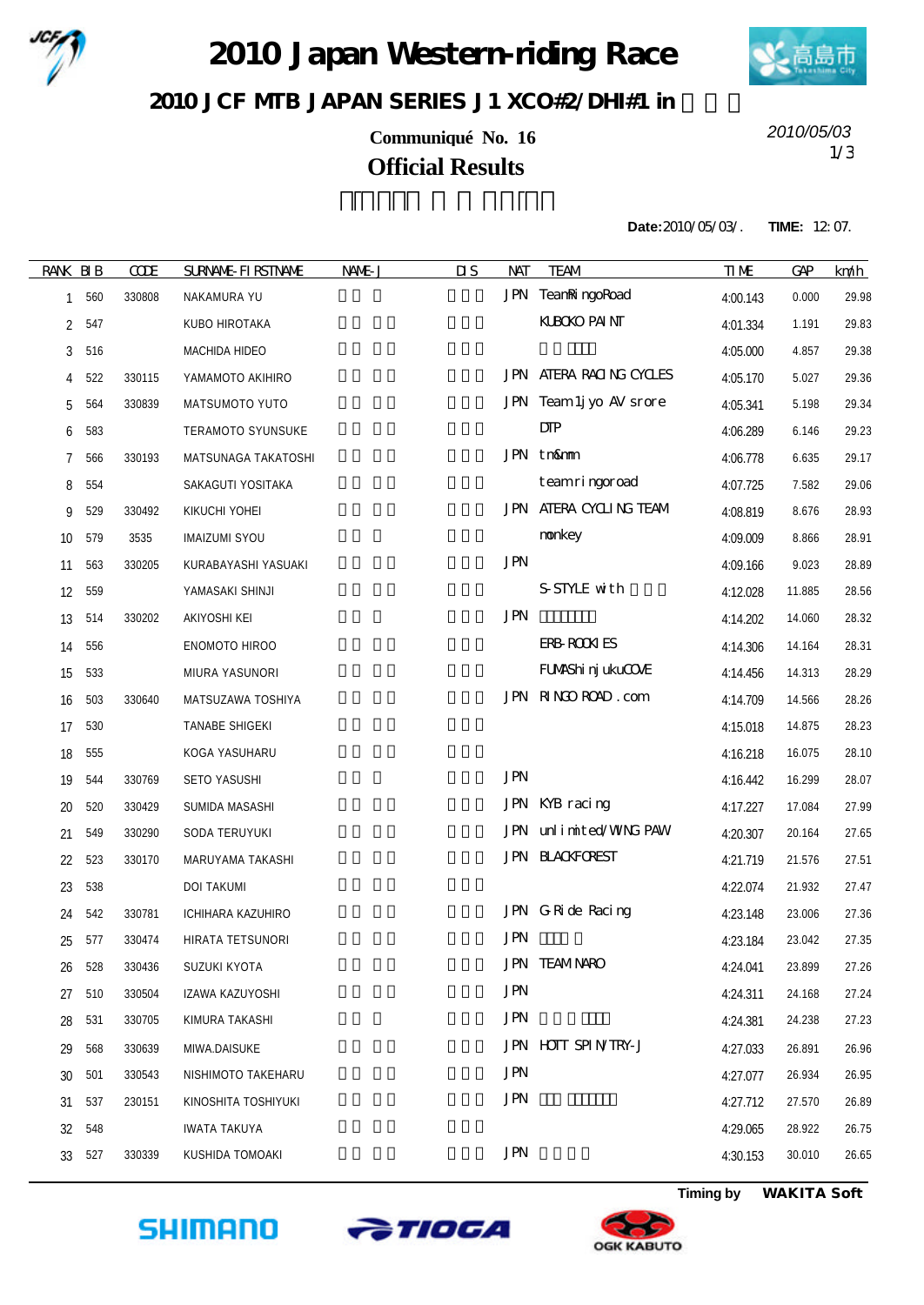

2010 Japan Western-riding Race



## 2010 JCF MIB JAPAN SERIES J1 XCO#2/DH#1 in

**Communiqué No. 16** 2/3 **Official Results**

*2010/05/03*

**Date:**2010/05/03/. **TIME:** 12:07.

| <b>RANK BIB</b> |     | <b>CODE</b> | <b>SURNALE-FIRSTNAME</b> | NAME J | $\overline{\mathbf{u}}$<br><b>NAT</b> | <b>TEAM</b>             | <b>TIME</b> | GAP      | km/h  |
|-----------------|-----|-------------|--------------------------|--------|---------------------------------------|-------------------------|-------------|----------|-------|
| 34              | 571 | 330489      | YOSHIHARA DAIGO          |        | <b>JPN</b>                            |                         | 4:32.086    | 31.943   | 26.46 |
| 35              | 509 | 330410      | TAKEI KOUJI              |        |                                       | JPN TeamGROVE           | 4:32.311    | 32.169   | 26.44 |
| 36              | 534 | 330434      | TABEI MASAHIRO           |        | <b>JPN</b>                            |                         | 4:32.566    | 32.424   | 26.41 |
| 37              | 570 |             | NISHIMURA YASUSHI        |        |                                       | <b>VANCO S</b>          | 4:33.185    | 33.042   | 26.35 |
| 38              | 519 | 330536      | KINOSHITA HITOSHI        |        | <b>JPN</b>                            |                         | 4:33.195    | 33.052   | 26.35 |
| 39              | 508 | 330690      | SUZUKI KATUHISA          |        |                                       | /MBC RACIN<br>JPN YCHO  | 4:33.413    | 33.270   | 26.33 |
| 40              | 546 | 330140      | KUNO MASAYOSHI           |        | <b>JPN</b>                            | style/Try-J             | 4:34.096    | 33.953   | 26.26 |
| 41              | 535 | 330268      | KATAOKA HISASHI          |        |                                       | <b>JPN TEAMRINGROAD</b> | 4:34.257    | 34.114   | 26.25 |
| 42              | 541 |             | KASHIMA HIROMASA         |        |                                       |                         | 4:34.578    | 34.435   | 26.22 |
| 43              | 545 | 330622      | NII HIDEO                |        | <b>JPN</b>                            | / Svankys               | 4:34.943    | 34.800   | 26.18 |
| 44              | 582 |             | MATSUNO GAKU             |        |                                       | <b>LATEX</b>            | 4:36.257    | 36.114   | 26.06 |
| 45              | 518 | 330286      | ARAGUCHI DAISUKE         |        | <b>JPN</b>                            |                         | 4:37.582    | 37.439   | 25.93 |
| 46              | 507 | 330686      | KAMIYA KOUICHI           |        | <b>JPN</b>                            |                         | 4:38.037    | 37.894   | 25.89 |
| 47              | 565 |             | <b>UENO YOSHIHIDE</b>    |        |                                       |                         | 4:38.782    | 38.639   | 25.82 |
| 48              | 524 | 330236      | OMORI HIROAKI            |        |                                       | JPN Ride to Fun B F.    | 4:40.077    | 39.934   | 25.70 |
| 49              | 580 | 330826      | ATHUTA MIMETO            |        |                                       | JPN nonkey              | 4:40.244    | 40.101   | 25.69 |
| 50              | 502 | 330244      | MATSUURA ITUTO           |        | <b>JPN</b>                            |                         | 4:40.561    | 40.419   | 25.66 |
| 51              | 532 |             | KENJYOU YUKINOBU         |        |                                       | Team NARO with hpir     | 4:40.586    | 40.443   | 25.66 |
| 52              | 525 | 330438      | OYA NAOYUKI              |        | <b>JPN</b>                            | <b>VORKS</b>            | 4:40.630    | 40.487   | 25.65 |
| 53              | 550 | 330772      | YOSHIMOTO TSUKASA        |        | <b>JPN</b>                            |                         | 4:41.802    | 41.659   | 25.54 |
| 54              | 569 |             | HONDA SATORU             |        |                                       | Ringo Road              | 4:42.010    | 41.867   | 25.53 |
| 55              | 521 | 330570      | TACHIBANA TADANOBU       |        | <b>JPN</b>                            |                         | 4:42.050    | 41.907   | 25.52 |
| 56              | 574 | 330126      | YAMAGUCHI SOTA           |        | <b>JPN</b>                            |                         | 4:42.124    | 41.981   | 25.52 |
| 57              | 513 | 330585      | NISHIMURA SYUJI          |        | <b>JPN</b>                            |                         | 4:43.486    | 43.343   | 25.39 |
| 58              | 578 | 330828      | HORI NAOYA               |        | <b>JPN</b>                            |                         | 4:44.454    | 44.311   | 25.31 |
| 59              | 539 | 330569      | SHIMOYAMA SHINSAKU       |        | <b>JPN</b>                            |                         | 4:48.905    | 48.762   | 24.92 |
| 60              | 561 | 330807      | TANAKA YOUSUKE           |        |                                       | JPN VAN QU SH           | 4:48.950    | 48.807   | 24.91 |
| 61              | 587 | 330302      | <b>OZAKI JUN</b>         |        |                                       | JPN Cat_Me              | 4:50.313    | 50.170   | 24.80 |
| 62              | 586 | 330754      | OKUMA GENKI              |        | <b>JPN</b>                            |                         | 4:52.038    | 51.895   | 24.65 |
| 63              | 581 | 330727      | <b>UEMURA NOBUHISA</b>   |        |                                       | JPN VAN QUSH            | 4:53.692    | 53.549   | 24.51 |
| 64              | 584 | 330615      | <b>TAMAI KOTA</b>        |        | <b>JPN</b>                            |                         | 4:55.557    | 55.415   | 24.36 |
| 65              | 512 | 330416      | SANO YOSHIAKI            |        | <b>JPN</b>                            |                         | 4:59.389    | 59.246   | 24.04 |
| 66              | 506 | 330130      | OKADA YOSHIHISA          |        | <b>JPN</b>                            |                         | 5:01.048    | 1:00.905 | 23.91 |
|                 |     |             |                          |        |                                       |                         |             |          |       |







**Timing by** *WAKITA Soft*